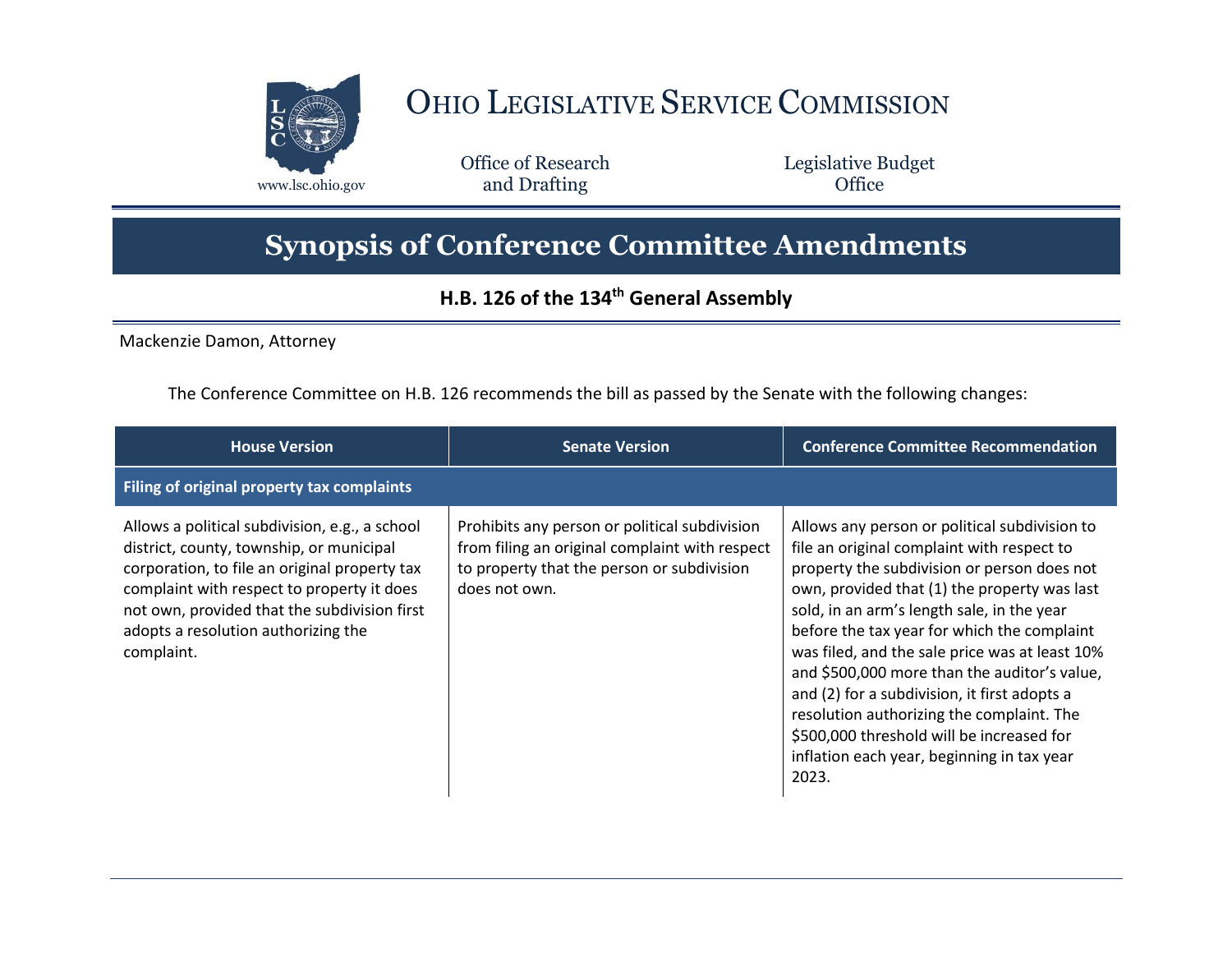| <b>House Version</b>                                                                                                                                                                                                                                                                                                                                                                   | <b>Senate Version</b>                                                                                                                                                                                                | <b>Conference Committee Recommendation</b>                                                                                                                          |  |  |
|----------------------------------------------------------------------------------------------------------------------------------------------------------------------------------------------------------------------------------------------------------------------------------------------------------------------------------------------------------------------------------------|----------------------------------------------------------------------------------------------------------------------------------------------------------------------------------------------------------------------|---------------------------------------------------------------------------------------------------------------------------------------------------------------------|--|--|
| Authorizing resolution and notice requirements                                                                                                                                                                                                                                                                                                                                         |                                                                                                                                                                                                                      |                                                                                                                                                                     |  |  |
| Requires a political subdivision to send notice<br>to the property owner at least 14 days before<br>adopting a resolution authorizing a complaint<br>against the owner's property.                                                                                                                                                                                                     | No provision.                                                                                                                                                                                                        | Requires the notice to be sent at least seven<br>days before adopting the authorizing<br>resolution.                                                                |  |  |
| Requires any property tax complaint form<br>prescribed by a board of revision or the Tax<br>Commissioner to include a box that the<br>subdivision filing the complaint must check<br>to certify that subdivision has adopted a<br>resolution authorizing the complaint.<br>Additionally, requires the subdivision to<br>separately certify the resolution to the board<br>of revision. | No provision.                                                                                                                                                                                                        | Only requires that the subdivision check the<br>box on the complaint form certifying that the<br>subdivision has adopted a resolution<br>authorizing the complaint. |  |  |
| No provision.                                                                                                                                                                                                                                                                                                                                                                          | No provision.                                                                                                                                                                                                        | Prohibits subdivisions from adopting<br>resolutions that authorize the filing of<br>complaints in future tax years.                                                 |  |  |
| <b>Filing of counter-complaints</b>                                                                                                                                                                                                                                                                                                                                                    |                                                                                                                                                                                                                      |                                                                                                                                                                     |  |  |
| Allows a school district to file a counter-<br>complaint to an original complaint only if the<br>district first adopts a resolution authorizing<br>the counter-complaint.                                                                                                                                                                                                              | Same as the House version, but adds that, if<br>the district is advocating a higher value than<br>the value set by the county auditor, the<br>resolution must include the district's<br>evidence for a higher value. | Allows school districts to file counter-<br>complaints without first adopting a<br>resolution.                                                                      |  |  |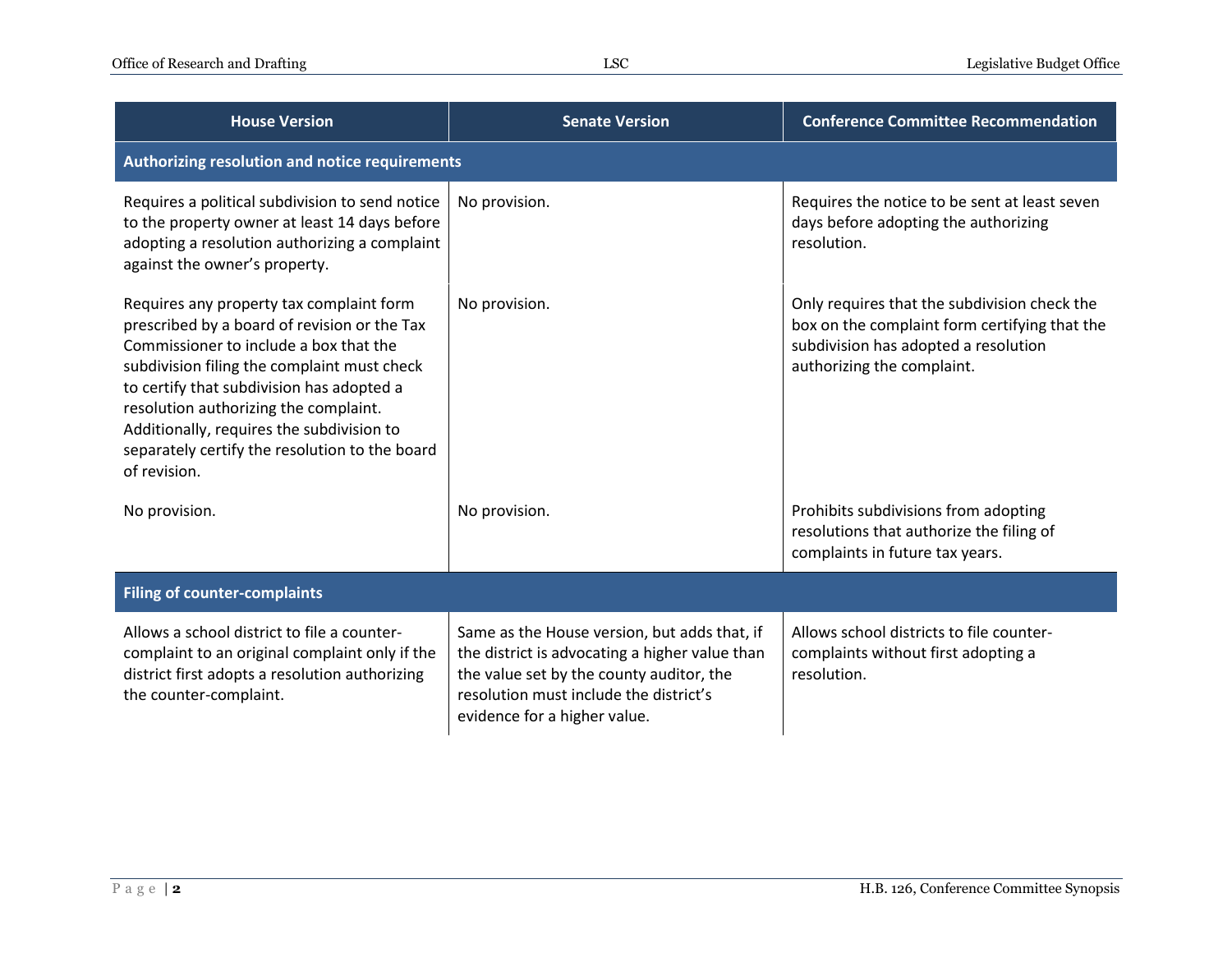| <b>House Version</b>                                                                                                                                                                                                                                                                                                                                                                                                                                                                                                                                                                              | <b>Senate Version</b>                                                                                                                                                                                                                                                                                                                                                       | <b>Conference Committee Recommendation</b>                                                                                                                                                                                                                                                                                                                                                                                                                                                                                                                                                                  |
|---------------------------------------------------------------------------------------------------------------------------------------------------------------------------------------------------------------------------------------------------------------------------------------------------------------------------------------------------------------------------------------------------------------------------------------------------------------------------------------------------------------------------------------------------------------------------------------------------|-----------------------------------------------------------------------------------------------------------------------------------------------------------------------------------------------------------------------------------------------------------------------------------------------------------------------------------------------------------------------------|-------------------------------------------------------------------------------------------------------------------------------------------------------------------------------------------------------------------------------------------------------------------------------------------------------------------------------------------------------------------------------------------------------------------------------------------------------------------------------------------------------------------------------------------------------------------------------------------------------------|
| <b>Counter-complaint notice threshold</b>                                                                                                                                                                                                                                                                                                                                                                                                                                                                                                                                                         |                                                                                                                                                                                                                                                                                                                                                                             |                                                                                                                                                                                                                                                                                                                                                                                                                                                                                                                                                                                                             |
| Modifies current law requiring that school<br>districts receive notice of an original<br>complaint when the complaint alleges a<br>change in fair market value of at least<br>\$50,000, by providing that multiple<br>complaints filed with respect to parcels that<br>are part of the same "economic unit" must<br>be treated as a single complaint and<br>aggregated for purposes of calculating the<br>threshold. An "economic unit" is property<br>that includes multiple parcels, but that is<br>united by an economic function such that it<br>would normally be sold as a single property. | No provision.                                                                                                                                                                                                                                                                                                                                                               | Entirely removes the current law<br>requirement that school districts receive<br>notice of an original complaint if the<br>complaint alleges a change in full market<br>value of at least \$50,000, but continues to<br>disallow districts from filing counter-<br>complaints if the complaint alleges a change<br>of less than that amount. Accordingly, the bill<br>modifies the timeline in which school<br>districts can file a counter-complaint, to 30<br>days after the original complaint is filed.<br>(Currently, school districts have up to 30 days<br>after receiving notice of the complaint.) |
| <b>Appeals</b>                                                                                                                                                                                                                                                                                                                                                                                                                                                                                                                                                                                    |                                                                                                                                                                                                                                                                                                                                                                             |                                                                                                                                                                                                                                                                                                                                                                                                                                                                                                                                                                                                             |
| No provision.                                                                                                                                                                                                                                                                                                                                                                                                                                                                                                                                                                                     | Prohibits a school district that has filed a<br>counter-complaint from appealing the<br>decision of a board of revision to the Board<br>of Tax Appeals (BTA).                                                                                                                                                                                                               | Prohibits any political subdivision from<br>appealing a board of revision decision to the<br>BTA, unless the subdivision owns the<br>property subject to the complaint.                                                                                                                                                                                                                                                                                                                                                                                                                                     |
| <b>Private payment agreements</b>                                                                                                                                                                                                                                                                                                                                                                                                                                                                                                                                                                 |                                                                                                                                                                                                                                                                                                                                                                             |                                                                                                                                                                                                                                                                                                                                                                                                                                                                                                                                                                                                             |
| No provision.                                                                                                                                                                                                                                                                                                                                                                                                                                                                                                                                                                                     | Prohibits a property owner and a school<br>district from entering into a private payment<br>agreement, whereby the owner pays the<br>school district to dismiss, not file, or settle a<br>counter-complaint, but does not prohibit<br>settlement agreements whereby parties<br>agree upon a new valuation of a property<br>and that valuation is reflected on the tax list. | Similar to the Senate version, but applies the<br>prohibition to any such agreement entered<br>into by a political subdivision respecting any<br>original complaint or counter-complaint<br>pursued by the subdivision, but specifies that<br>the prohibition only applies agreements<br>entered into on or after the bill's effective<br>date.                                                                                                                                                                                                                                                             |